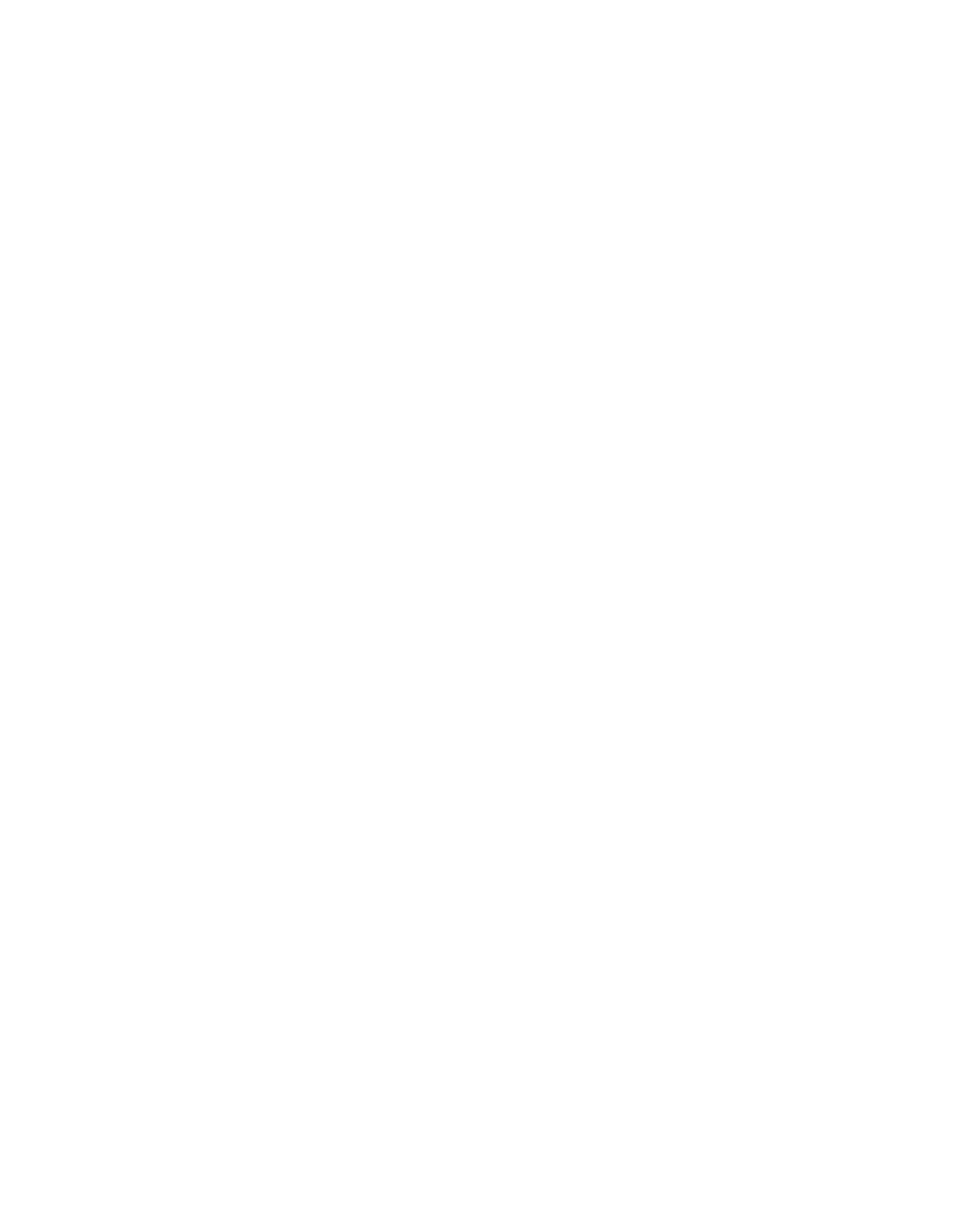The Hon. Gabrielle Upton MP Attorney General Level 18/52 Martin Place SYDNEY NSW 2000

19 December 2016

Dear Attorney

#### **2015 – 2016 Annual Review**

Pursuant to section 17 of The Public Defenders Act 1995, I am pleased to forward the Public Defenders' report for the year ending 30 June 2016 for tabling in Parliament.

Yours sincerely

Mark Ende

Mark Ierace SC Senior Public Defender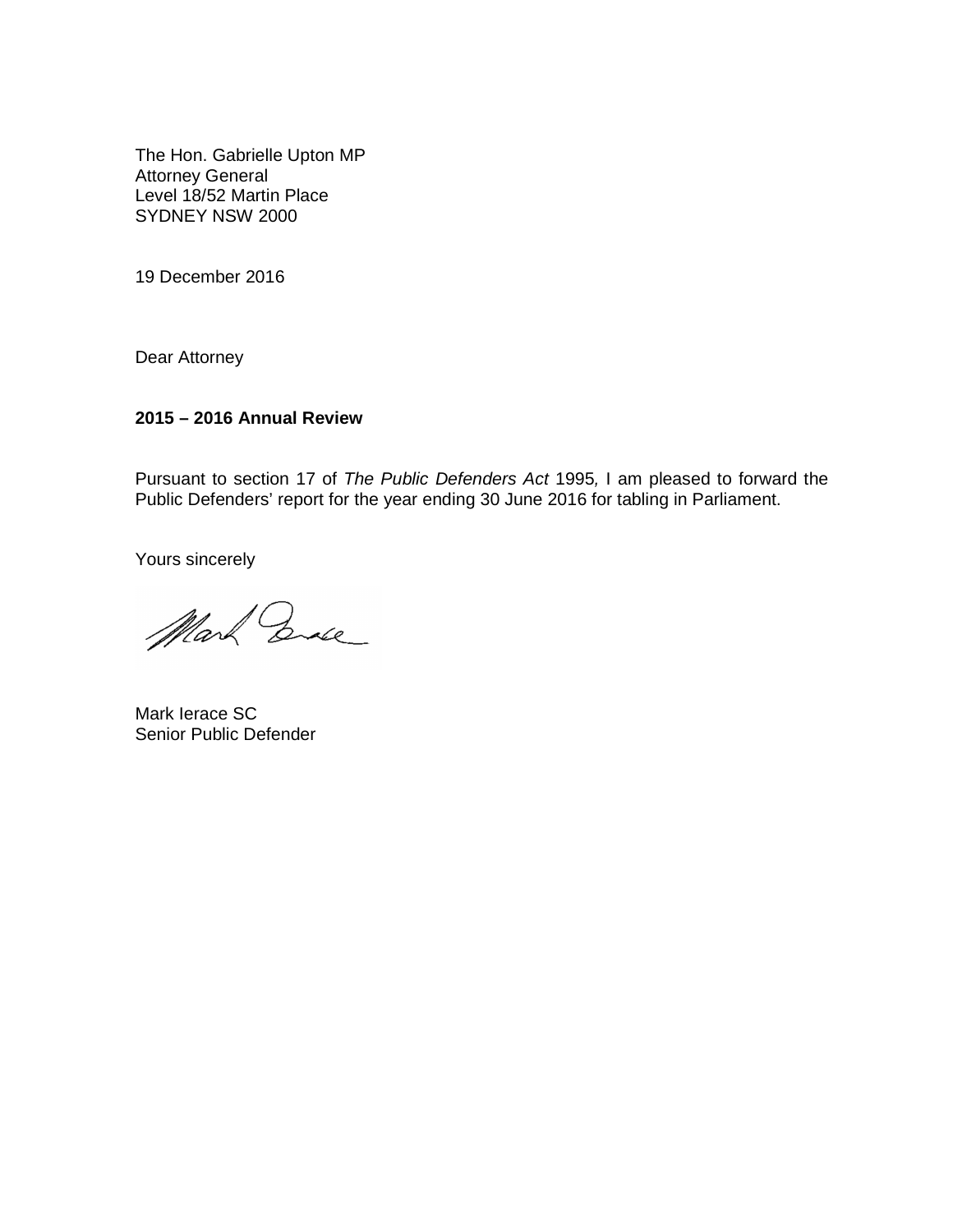### **Table of Contents**

| Organisational Structure and Duties of Public Defenders  2  |
|-------------------------------------------------------------|
|                                                             |
|                                                             |
| The "Rolling List Court" (RLC) pilot program 5              |
|                                                             |
| Annual Statistics for matters completed 2015-16 7           |
|                                                             |
|                                                             |
|                                                             |
|                                                             |
|                                                             |
|                                                             |
|                                                             |
|                                                             |
|                                                             |
| Government Information (Public Access) Act 2009 (GIPAA)  12 |
|                                                             |
|                                                             |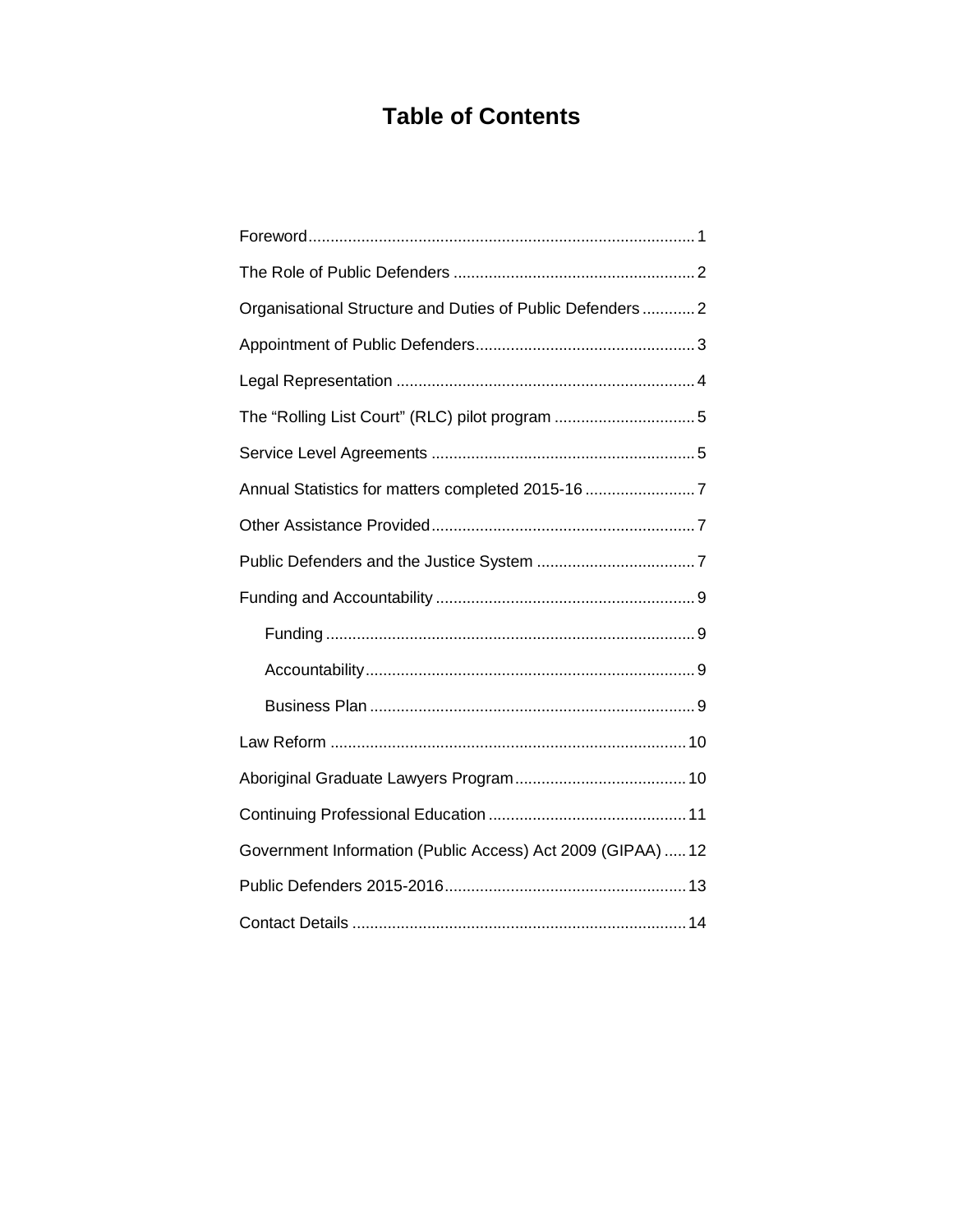#### **Foreword**

This year was particularly challenging for all criminal justice agencies involved in trials in the District Court, as the backlog of trials across the state continued to grow.

In last year's foreword, I noted that one of the steps taken to address the issue, the Rolling List Court operating out of the Downing Centre, had just been established. This was an initiative in which the Public Defenders played a central part. Legally-aided trials of an anticipated duration of a fortnight or less are briefed at the time of committal to the trial Prosecutor and a Public Defender (with specific Legal Aid and ODPP instructing solicitors), and are allocated to a specifically-nominated judge. The work-load was intensive. It became clear during the year that the court was achieving an outstanding rate of early guilty pleas. BOCSAR was due to issue an interim assessment of the Court's efficiency in October; more of that in next year's foreword. In the meantime, it is clear anecdotally that the Rolling List Court has demonstrated the efficiencies to be gained by the early briefing of trial matters to ultimate trial counsel as they come to the District Court, with early and full disclosure to the defence by police and flexibility in listing. These three factors facilitate informed negotiations, enabling early finalisation and shorter trials.

Another way in which we played our part in reducing the District Court trial backlog was by integral involvement in special call-overs of pending trials in certain regional and metropolitan locations. Two Public Defenders were allocated to each one and, in the case of Wagga and Newcastle, the results were outstanding, resulting in a total of more than sixty trials being finalised by no-bills, pleas of guilty or charge reductions.

During the year we maintained our usual services and operations, which are set out in some detail in this report. Public Defenders continued to appear in the High Court, the NSW Court of Criminal Appeal and Supreme Court, as well as the District Court.

There were some notable staff changes, including Paul Winch retiring after seventeen years as a Public Defender and Colin Longhurst retiring after nineteen years as our Chambers Clerk. We wish them well. We were also sorry that Deputy Senior Public Defender Kara Shead moved on, but delighted that it was to enable her appointment as a Deputy Director of the NSW ODPP.

Mark Ierace SC

#### **Senior Public Defender**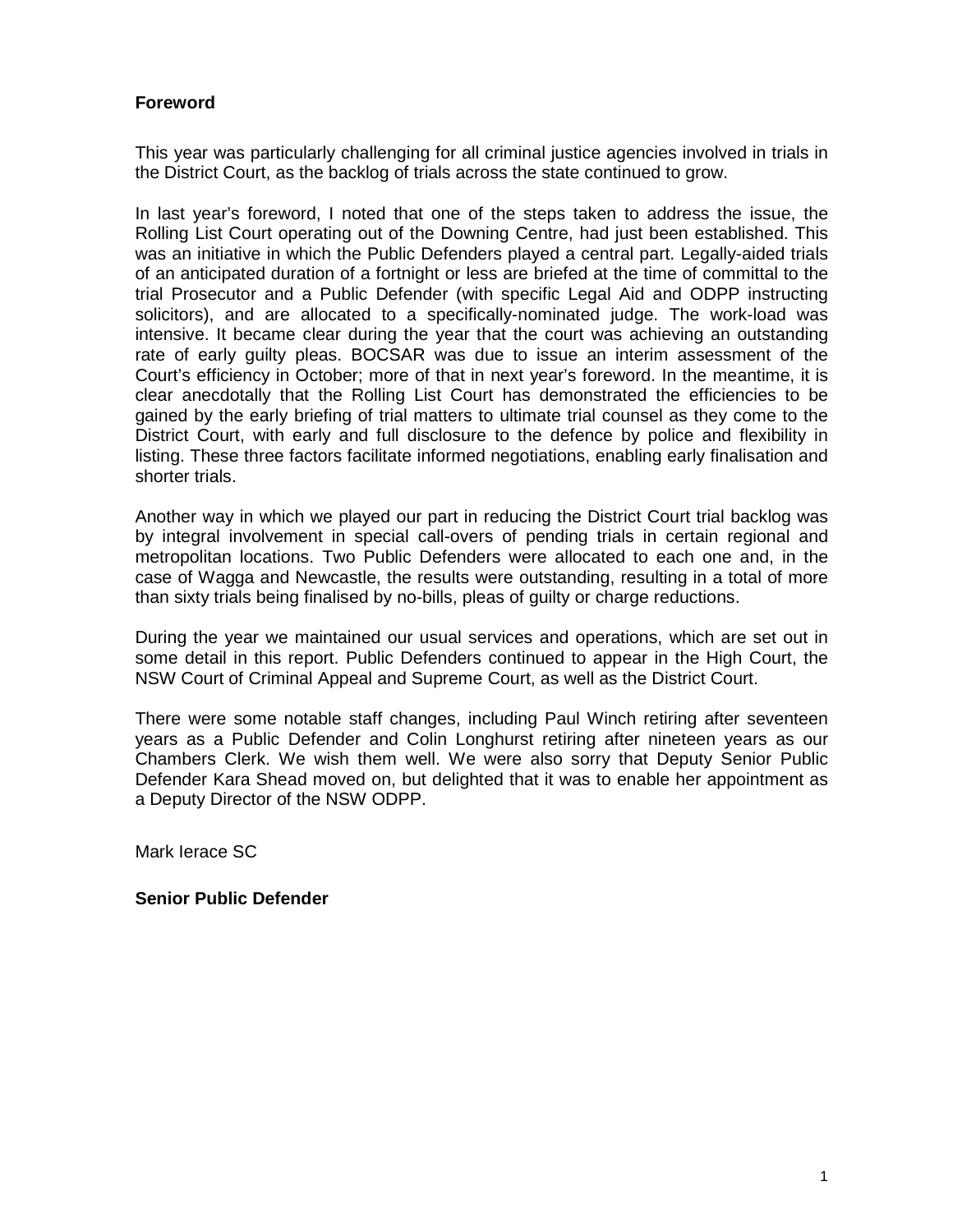#### **The Role of Public Defenders**

Public Defenders are barristers appointed as independent statutory officers by the Governor of NSW under the Public Defenders Act 1995 ("the Act").

The principal duty of a Public Defender is to represent persons charged with serious criminal offences who have been granted legal assistance (generally referred to as legal aid), by Legal Aid New South Wales ("LAC"), the Aboriginal Legal Service (NSW/ACT) Limited ("ALS"), or Community Legal Centres ("CLCs"). Public Defenders may also assist in matters such as inquests and government inquiries.

As barristers, Public Defenders are bound by the New South Wales Bar Rules and are subject to the same disciplinary regime for professional conduct as other counsel.

#### **Organisational Structure and Duties of Public Defenders**

#### **The Senior Public Defender**

The Senior Public Defender, Mark Ierace SC, is responsible to the Attorney General for the proper exercise of his functions under the Act. Those functions are set out in detail in Section 8(1) and include:

- the making of arrangements and giving of directions to ensure the effective and efficient conduct of Public Defenders' work;
- providing advice and assistance to Public Defenders and monitoring their work;
- consulting with the LAC, ALS and CLCs on the provision of legal assistance to legally assisted persons; and
- **advising the Attorney General on law reform.**

The Senior Public Defender also conducts a Supreme Court trial and appellate practice in addition to his management and legal policy responsibilities.

#### **Deputy Senior Public Defenders**

The Act provides that the Governor may appoint one or more Deputy Senior Public Defenders. There are two Deputy Senior Public Defender positions. The functions of a Deputy Senior Public Defender include assisting the Senior Public Defender as required in addition to the conduct of trial and appellate practices. Craig Smith SC and Kara Shead occupied this role, with Ms Shead resigning in May 2016 to take up a position as Deputy Senior Crown Prosecutor.

The Senior and Deputy Senior Public Defenders form the management team for chambers and also work together on policy and law reform matters.

#### **Functions of Public Defenders**

The functions of a Public Defender are set out at Section 10 of the Act and include:

- advising and appearing in criminal proceedings;
- **Example 2** advising on matters referred by the Senior Public Defender;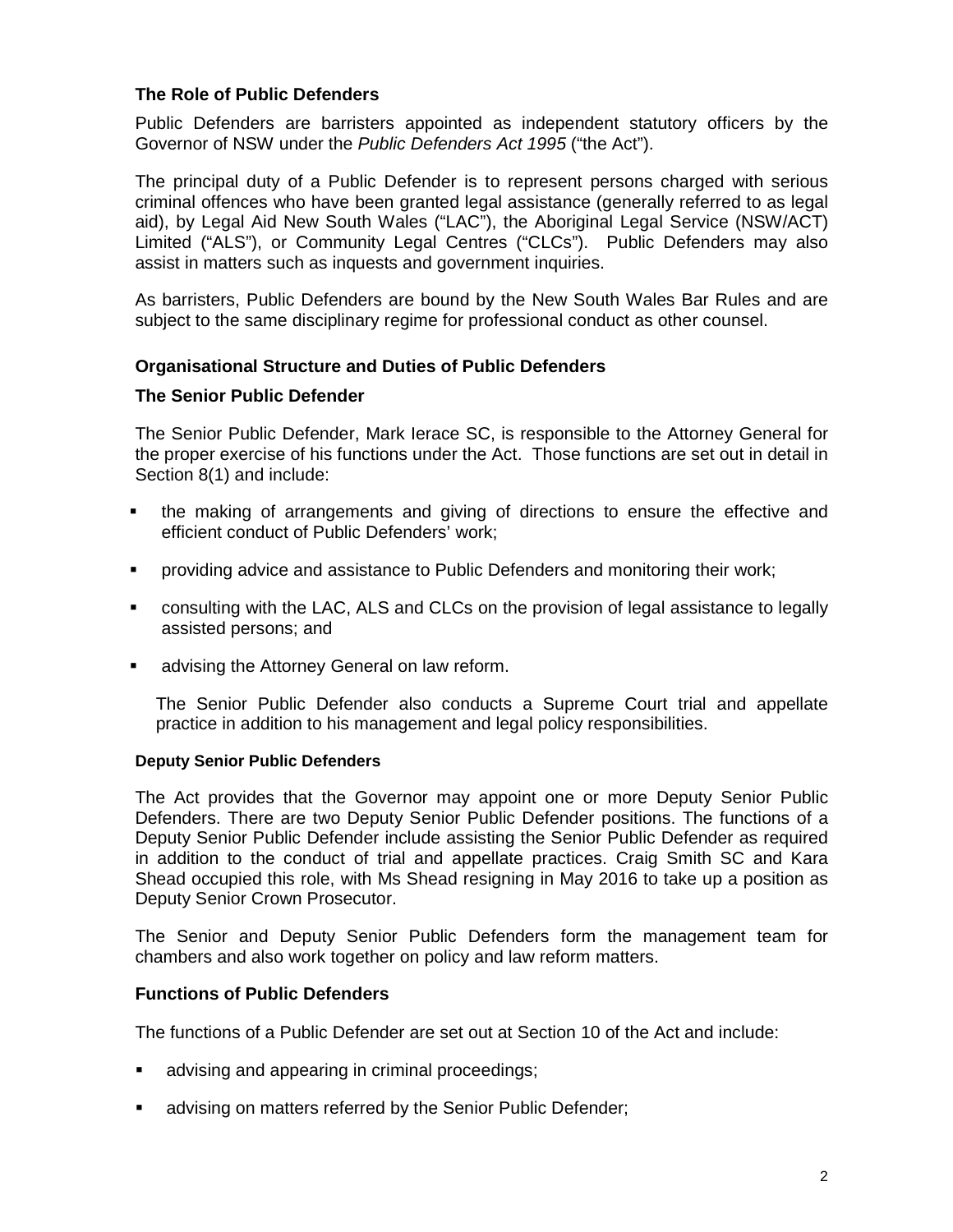- carrying out other related functions as may be specified by the Attorney General in consultation with the Senior Public Defender; and
- providing representation in Parole Board and Mental Health Act proceedings and related matters.

The Senior Public Defender may establish written guidelines on the exercise of the above functions of the Public Defenders, however this does not derogate "from the authority of a Public Defender in respect of the conduct of any proceedings" (s6 (4)).

#### **Appointment of Public Defenders**

The terms of appointment under the Act were changed in 2007 to remove life tenure for Public Defenders appointed after the commencement of the new provisions. Public Defenders may now be appointed for a period of up to seven years following a probationary period of 12 months as an Acting Public Defender. Public Defenders appointed for a seven year term must have their performance reviewed under the Guidelines for the appointment of Public Defenders by a review committee at the conclusion of each seven year period. They may be appointed for a further seven years if recommended by the review committee. The Senior Public Defender and Deputy Senior Public Defenders are appointed for renewable terms of seven years.

There are now 27 Public Defender positions for the whole of NSW with recruitment completed for two new Public Defenders to be located at Tamworth and Port Macquarie at the beginning of the next financial year.

Two Public Defender positions are fully funded by the LAC on an ongoing basis as set out in our service level agreement. An additional Acting Public Defender was funded by LAC to provide representation at Port Macquarie and Taree District Courts to the end of this financial year and the newly appointed Public Defender will continue to provide representation in this region, funded by the Department of Justice.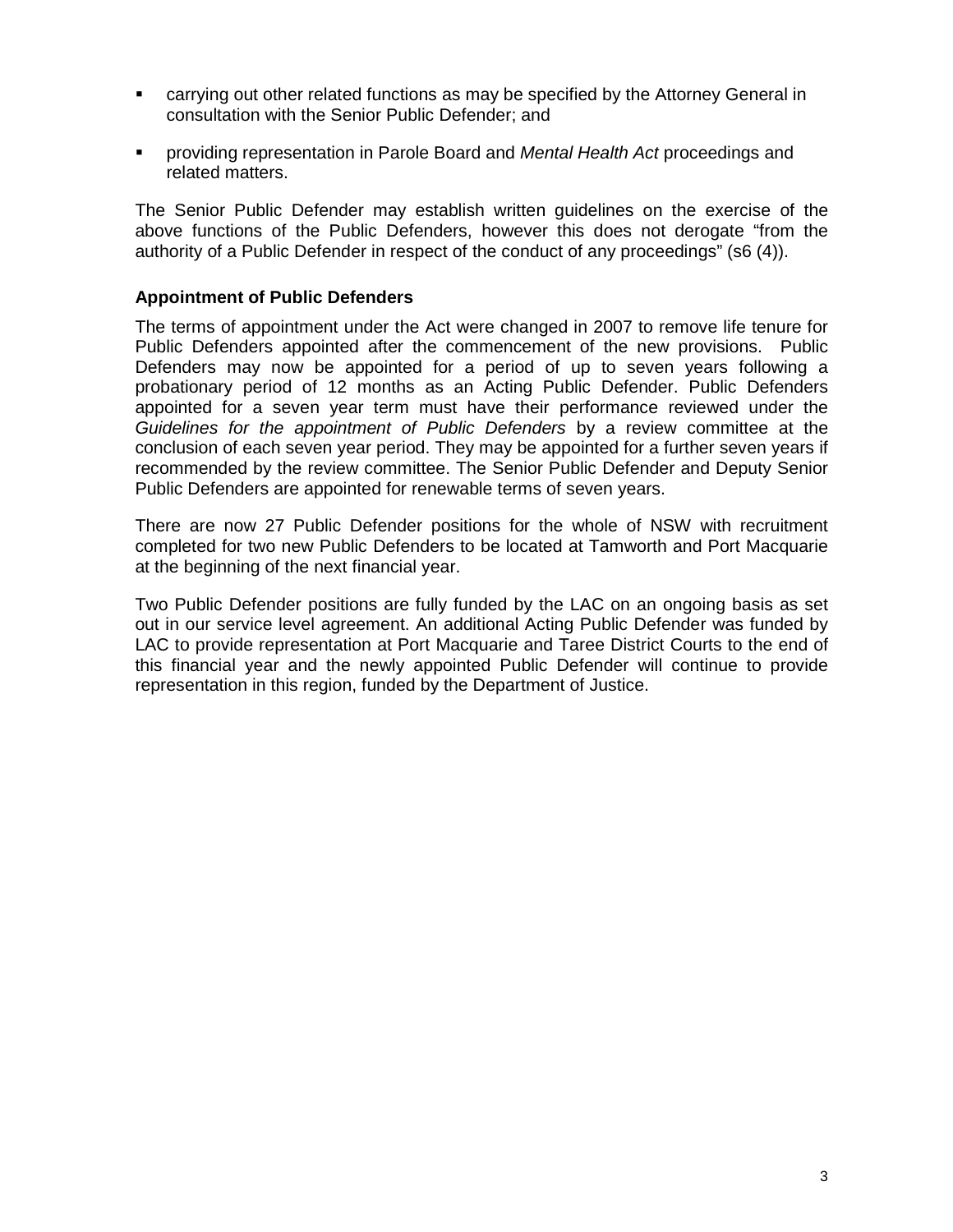#### **Organisational Chart as at June 2015**



#### **Legal Representation**

Public Defenders represent legally assisted people defined by the Act as "a person who is a legally assisted person within the meaning of the Legal Aid Commission Act 1979 or who is receiving legal assistance through a community legal centre".

The definition of community legal centre includes an "Aboriginal legal service or other community legal centre within the meaning of section 48H of the Legal Profession Act 1987."

About 85 per cent of this year's work was briefed by the LAC, either directly, or by private solicitors acting under a grant of legal aid. Matters referred by the ALS account for approximately 15 per cent of Public Defenders' work.

This year Public Defenders **accepted 893 requests** for assistance and **declined 1,952 requests**. Matters are declined for a number of reasons, including conflict of interest or more commonly, due to the unavailability of a Public Defender.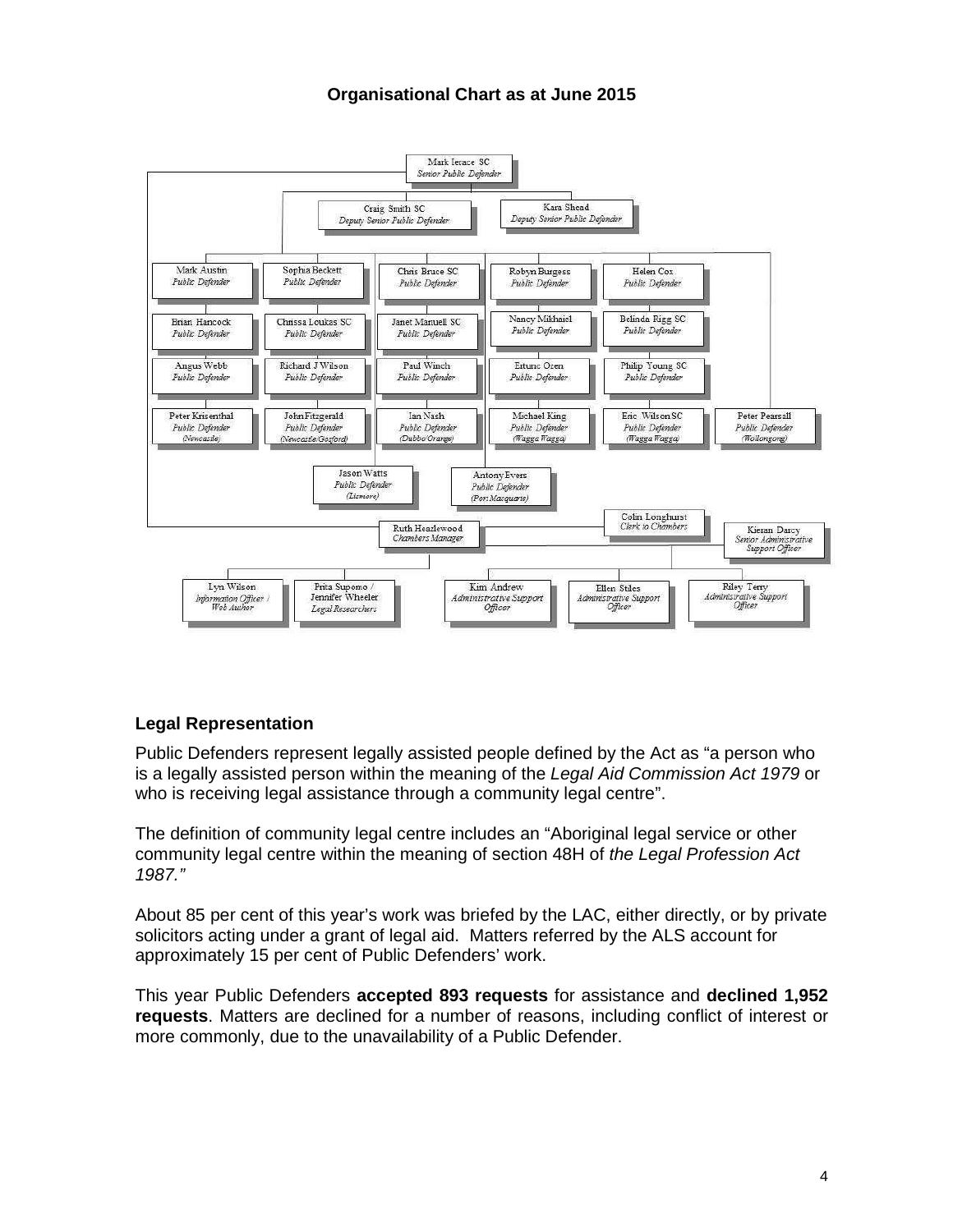#### **Highlights of the year**

#### **The "Rolling List Court" (RLC) pilot program**

The aim of this program is to resolve matters by early case management, thus reducing the time taken from committal to finalisation and ultimately addressing some of the factors leading to the current backlog of cases in the District Court.

This initiative was developed in collaboration with the Chief Judge of the District Court, the Office of the Director of Public Prosecution (ODPP), LAC and Public Defenders. It is based on the successful model in place in certain regional courts with a local Public Defender and Crown Prosecutors. These counsel are typically briefed earlier than in the metropolitan courts, and the ongoing working relationships between them and their respective instructing solicitors from the local Legal Aid offices and ODPP leads to a more efficient disposition of matters. The close and daily interaction of these personnel builds a level of professional trust and communication which enables issues in a trial or sentence matter to be identified at an earlier stage, thus saving time and expense, particularly if the matter can be resolved before trial by an early plea of guilty or appropriate charge modification.

The pilot program began in the Sydney District Court (the Downing Centre) in April 2015, with two Public Defenders and two Crown Prosecutors, instructed by a specific team of Legal Aid and ODPP solicitors. One Judge is allocated to manage the work of the court. The criteria for referral of a trial to the Rolling List Court is that it is an in-house legal aid matter with an estimate of no more than two weeks, no co-accused, no fitness issues and that it is a state prosecution.

As the program progressed, Campbelltown, Parramatta and Penrith District Courts were added to the court catchment area.

This year **72 matters were completed in the RLC**. This is a considerable effort for all involved and represents savings in time and money for the justice system. Ongoing evaluation of the program by The Bureau of Crime Statistics and Research (BOCSAR) has suggested this is a very effective method for dealing with certain cases in the District Court, with a full report to be released next financial year.

#### **Special call-overs in the District Court**

Public Defenders assisted with special call-overs at Wagga Wagga, Newcastle and Parramatta District Courts. The success of these special call-overs is due to the close co-operation between Public Defenders, Legal Aid, the ODPP and Crown Prosecutors, Judges, Courts and Corrections in ensuring the whole process runs as efficiently as possible. It is estimated **over 80 matters were resolved** before trial as a result of the call-overs resulting in a significant reduction of pending trials in the District Court and overall savings to the justice budget.

#### **Service Level Agreements**

Formal arrangements for access to our services are contained in Service Level Agreements ("SLAs"), which are negotiated annually with the LAC and ALS.

The SLAs set a framework for the type of work undertaken by Public Defenders, with priority given to more serious, lengthy and complex matters in the District, Supreme and higher appellate courts. By focusing on these high-cost matters, Public Defender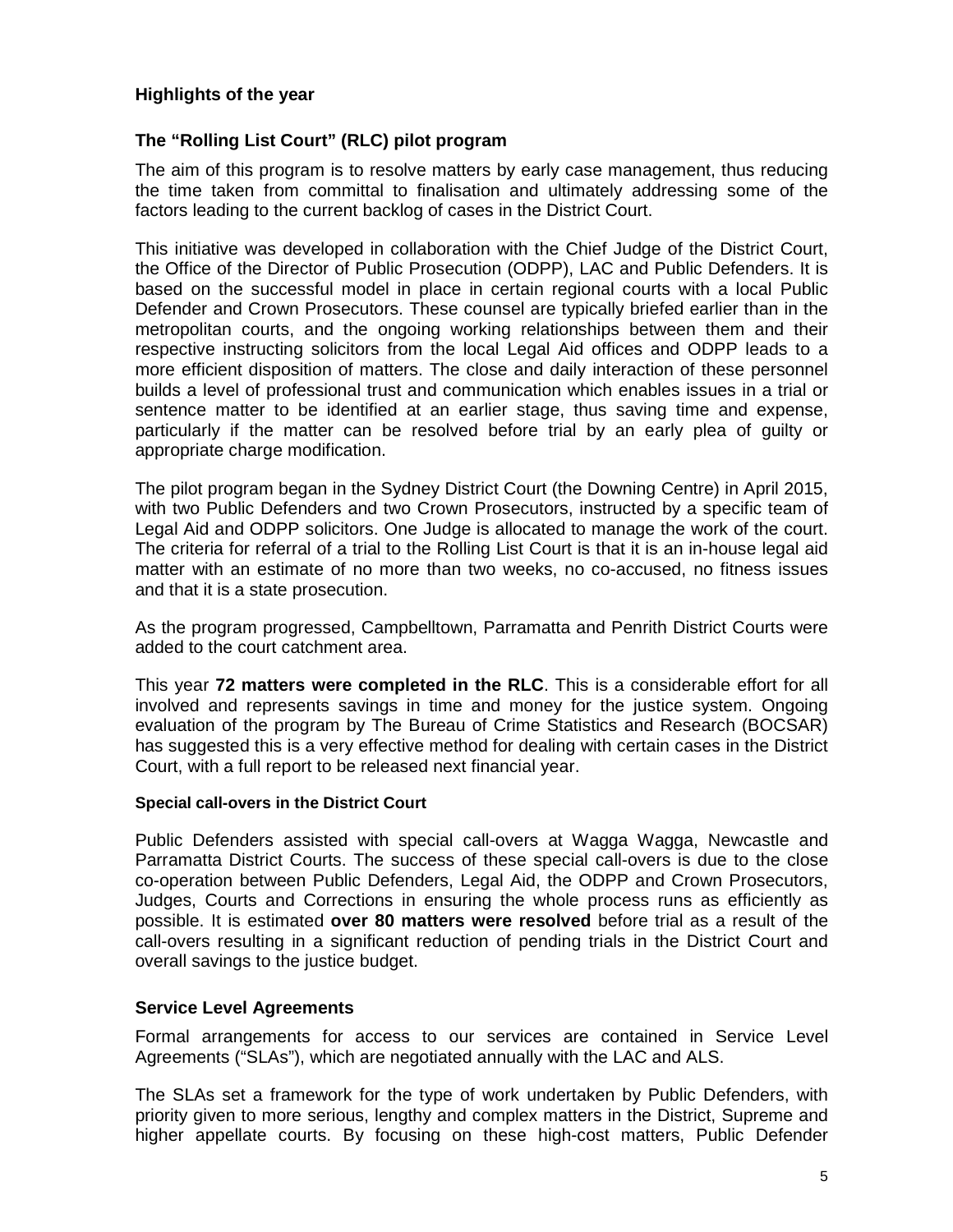services are used in the most efficient and effective manner. These agreements ensure we regularly consult with the parties and help maintain strong relationships with the LAC and ALS.

The SLAs also set out the regional and metropolitan sittings of the Supreme and District Courts covered by Public Defenders. We aim to balance our resources to ensure that regional and remote communities have equal access to Public Defenders whenever possible. **The ratio of Sydney court matters to regional courts was 51:49 this year.** 

Regional Public Defenders appear predominantly in the District Court and to a lesser extent in Supreme Court matters. Sydney-based Public Defenders attend regional District and Supreme Court sittings across NSW as determined by the service level agreements.

Public Defenders receive funding from both the LAC and ALS under these agreements (see Funding and Accountability).

#### **Determining Priorities by Service Level Agreements**

The acceptance and allocation of briefs to Public Defenders is largely determined by the service level agreements with the LAC and ALS. The purpose of these agreements is to ensure the most cost effective use of our mutual resources. The types of matters where Public Defenders are briefed include:

- **Supreme Court trials;**
- **If** long and/or complex District Court trials;
- **EXEC** circuit work at nominated regional centres;
- **EXED appellate work in the High Court, Court of Criminal Appeal and Court of Appeal; and**
- **F** murder committal hearings and other committals involving serious charges.

Public Defenders may also appear in coronial inquiries either at the request of the LAC, the ALS or the Crown Solicitor's Office. The distribution of work (matters completed this year) across the various court jurisdictions is approximately as follows:

- District Court, 66%;
- Supreme Court, 9%;
- High Court and Court of Criminal Appeal, 15%; and
- Local, Coroner's and Children's Courts, 8%.

**Preparation time amounted to 2,465 days** with an additional **2,421 conference hours** spent with solicitors, clients and witnesses. This year Public Defenders spent **1,292 days in court.**

Representation in regional and non-metropolitan court sittings accounts for approximately 49 per cent of our work. Public Defenders are located at Orange/Dubbo (1), Lismore (1), Newcastle (2), Wollongong (1) and Wagga Wagga (2). One Public Defender is located at the Parramatta Justice Precinct and an acting Public Defender provided representation at Port Macquarie and Taree District Courts.

Public Defenders also provide representation at other circuit sittings of regional District Courts and Supreme Court sittings as needed.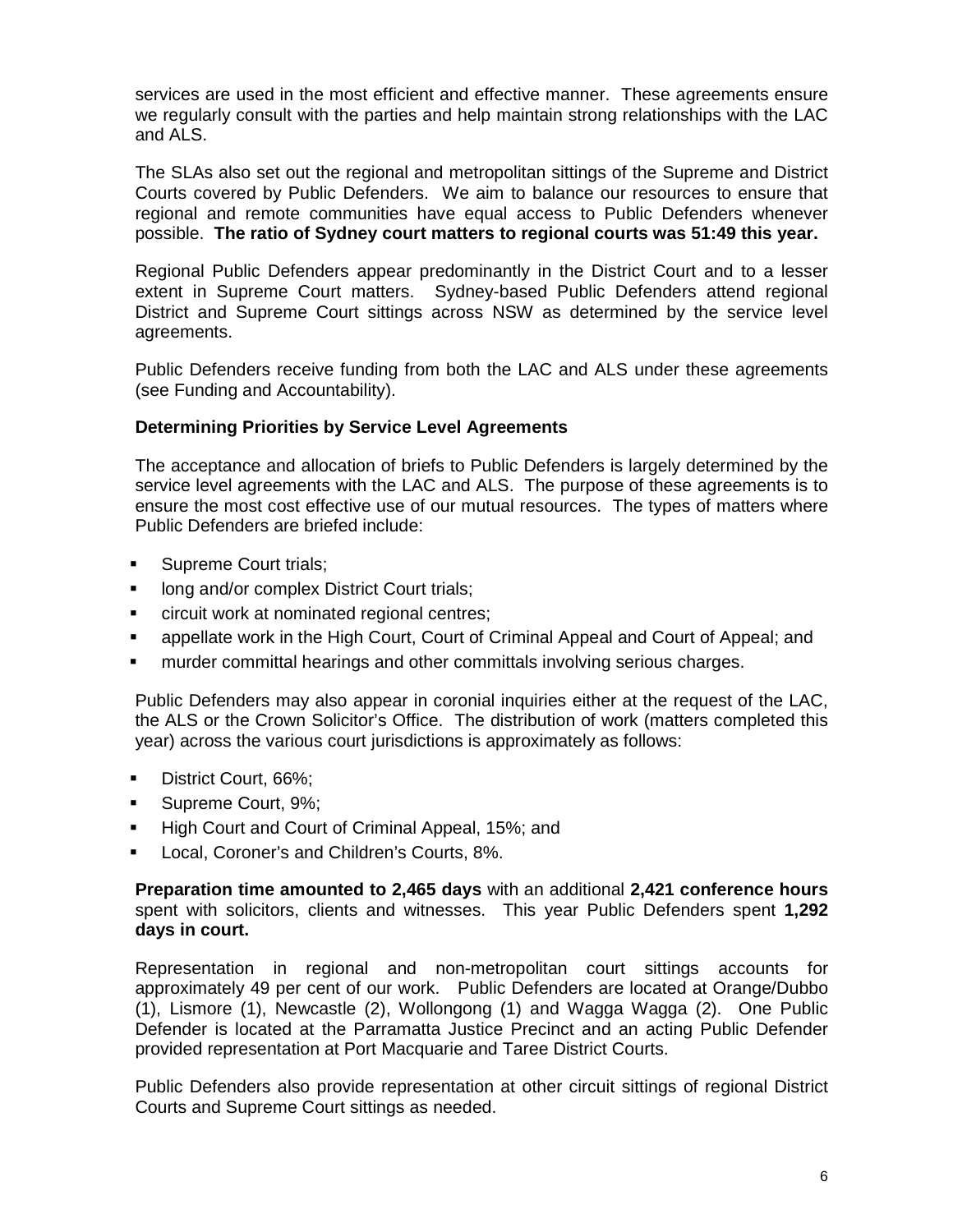|                                      | <b>STATE</b> | <b>C'WEALTH</b> | <b>TOTAL</b> |
|--------------------------------------|--------------|-----------------|--------------|
| Children's Court                     | 7            | $\mathbf 0$     | 7            |
| Coroner's Court                      | $\Omega$     | $\Omega$        | $\Omega$     |
| <b>Local Court</b>                   | 52           | 1               | 53           |
| Drug Court                           | 1            | $\Omega$        | 1            |
| <b>District Court</b>                | 467          | 1               | 468          |
| <b>State Parole Authority</b>        | 1            | $\Omega$        |              |
| Supreme Court                        | 65           | 1               | 66           |
| <b>Mental Health Review Tribunal</b> | $\mathbf 0$  | $\Omega$        | $\Omega$     |
| <b>CCA Advices</b>                   | 73           | $\overline{2}$  | 75           |
| Court of Appeal Advices              | $\mathbf 0$  | $\Omega$        | $\Omega$     |
| <b>High Court Advices</b>            | 7            | $\mathbf 0$     | 7            |
| <b>CCA Appeals</b>                   | 21           | $\overline{2}$  | 23           |
| Court of Appeal Appeals              | 2            | $\Omega$        | 2            |
| <b>High Court Appeals</b>            | $\mathbf 0$  | $\mathbf 0$     | $\Omega$     |
| <b>GRAND TOTAL</b>                   |              |                 | 703          |

#### **Annual Statistics for matters completed 2015-16**

#### **Impact of long and complex trials**

Public Defenders are often briefed in lengthy and complex trials to help contain the cost of such matters. This year, one trial with multiple accused and charges has taken at least seven months and was still not finalised by the end of this financial year. Two trials ran for 13 weeks and nine weeks, with many other matters taking at least four to six weeks to complete.

The allocation of a Public Defender to such long trials will have an impact on the total number of matters completed in the year as they are not available to do other trials. Preparation time is also extensive given the voluminous briefs provided in such matters.

Comparison of matters completed over consecutive financial years are therefore not necessarily indicative of increasing or decreasing workloads or productivity and any comparison of annual figures should be treated with caution.

#### **Other Assistance Provided**

Public Defenders are an important resource for the legal profession. This year they provided **251 instances of assistance** to the profession on legal, ethical and practice issues either by telephone or brief written advices.

Our website is a valuable resource for the profession, students and the general public. The sentencing tables and other resources on the website are used both by practitioners and the judiciary, who regularly comment on the usefulness of this resource.

#### **Public Defenders and the Justice System**

Public Defenders have long been regarded as an integral part of the justice system. Their extensive experience as criminal barristers is well recognised by all participants in the administration of criminal justice. Both the LAC and ALS use the services of Public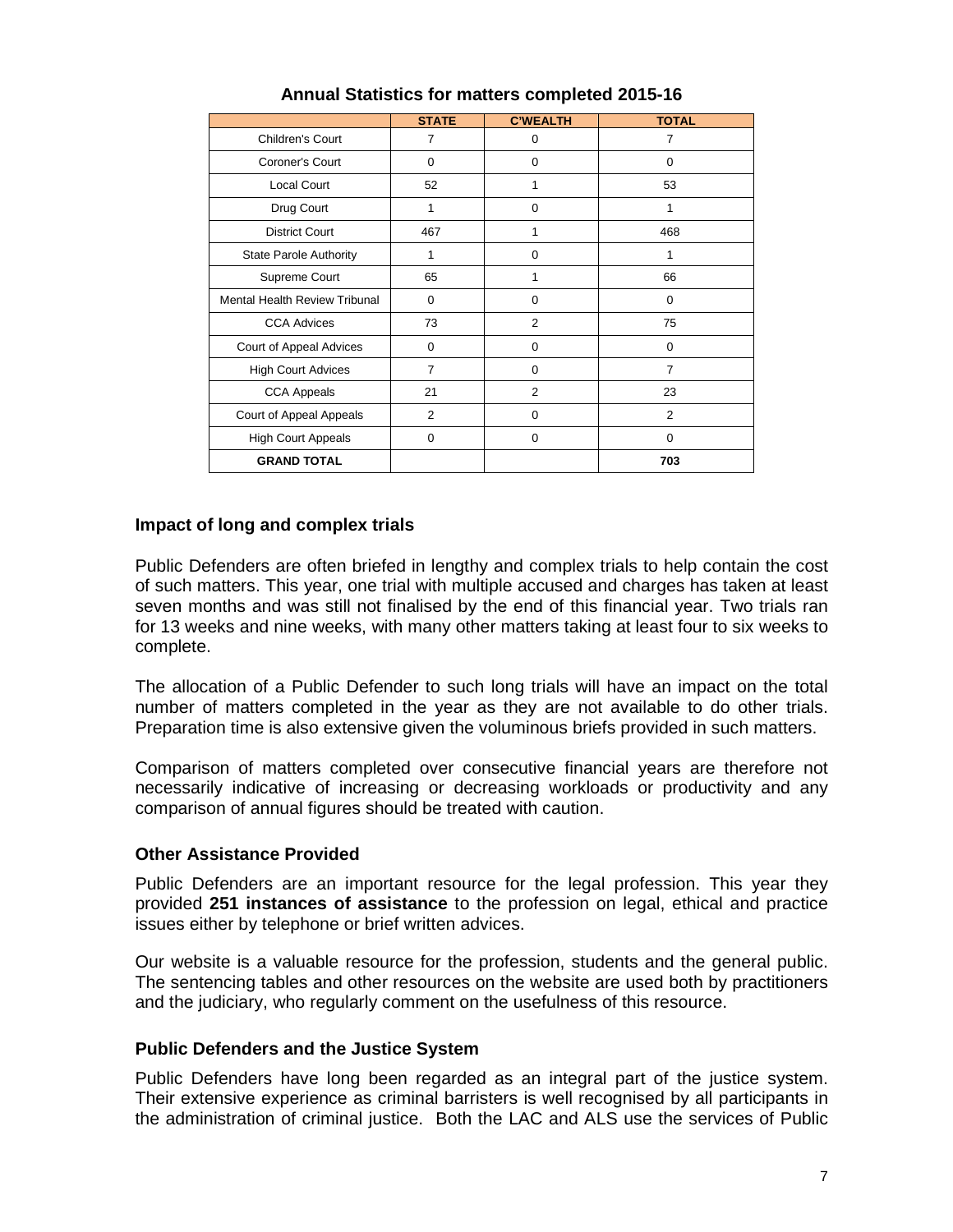Defenders in difficult and complex cases whenever possible to ensure the most cost effective use of legal aid resources.

In addition to providing representation to legally aided clients, Public Defenders play an important role beyond the courtroom through their involvement in government and other committees tasked with policy development.

The Senior Public Defender is a member of the:

- NSW Sentencing Council
- Department of Justice Criminal Justice Transformation Board
- **District Court Criminal Business Sub-committee**
- Legal Aid Crime and Grants Sub-committee
- District Court Backlog Committee
- **EXECT:** Department of Corrective Services Legal Users Group

Public Defenders work closely with the NSW Bar Association at many different levels. Chrissa Loukas SC and Kara Shead were both elected to the NSW Bar Council. Ms Loukas was appointed as Treasurer for the Bar Council and is also a Director of the Law Council of Australia.

A number of other Public Defenders are also actively involved in committees including;

- The NSW Bar Association's Criminal Law Committee; Indigenous Barristers Strategy Working Party; Professional Conduct Committee and Legal Aid Committee
- **Law Council of Australia National Law Committee**
- **Crime and Justice Reform Committee**
- Royal Commission into Institutional Responses to Child Sexual Abuse Criminal Justice Working Group
- Child Sexual Assault Evidence Pilot Committee
- Child Sexual Assault Judicial Reforms and Monitoring Implementation Group
- **District Court Criminal Listing Committee**
- District Koori Court working group
- LAC Specialist Barristers and Solicitors panels, including the Children's Criminal Law panel
- **Western NSW Community Legal Centre Committee**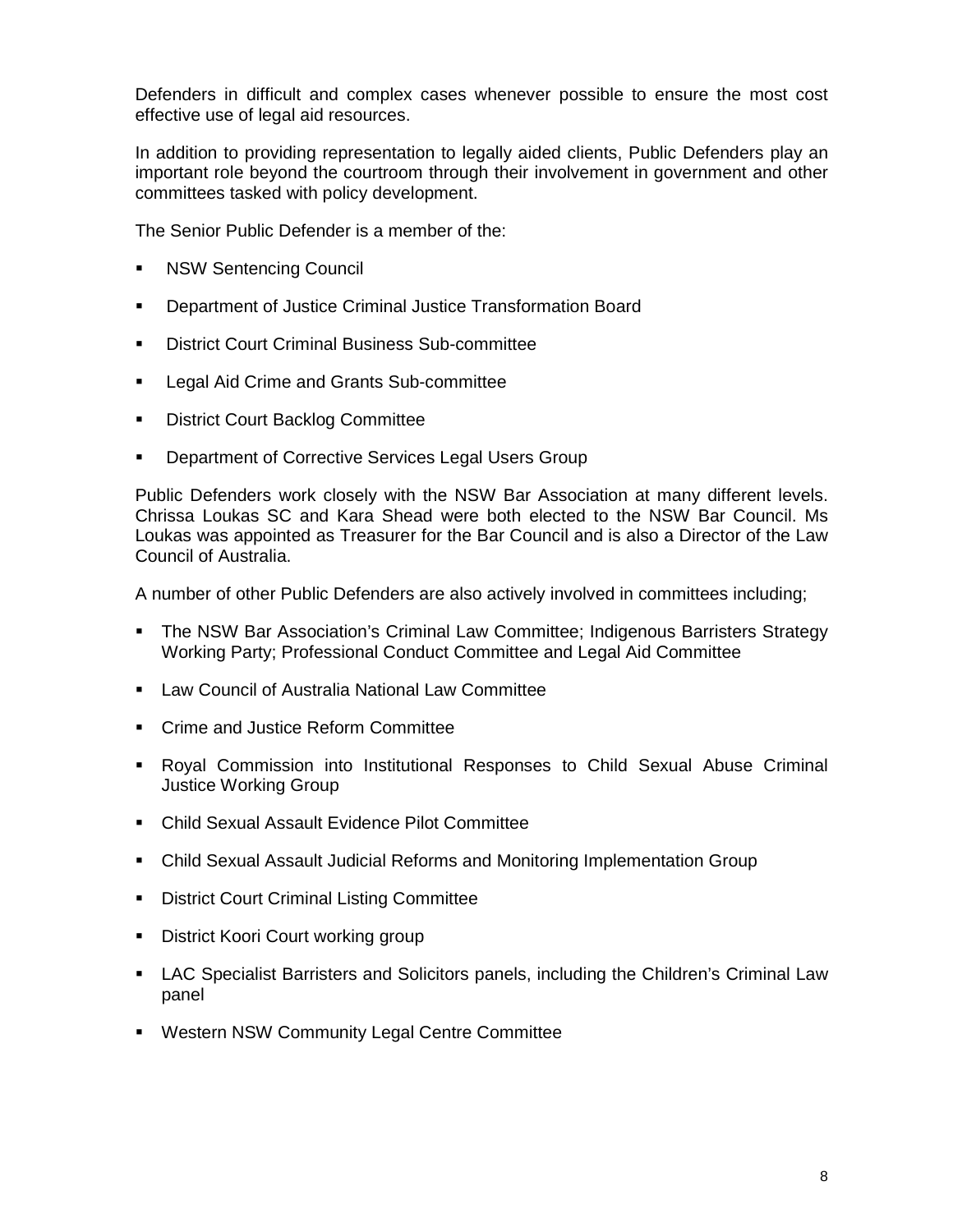#### **Funding and Accountability**

#### **Funding**

The primary source of funding is the Department of Justice. The Public Defenders' **budget for this financial year was \$8,887,624** which represents the net cost of services. Employee-related expenses continue to represent about 85 per cent of the budget.

**Additional funding of \$1,099,631** was provided by the NSW Government as part of the funding strategy to address the District Court backlog. This enabled the recruitment of two additional Public Defender positions for Port Macquarie and Tamworth.

Additional revenue is obtained under the SLAs from:

- The **LAC**, which provided **\$835,858.** This amount funds two Public Defender positions and provides partial funding for one legal research officer.
- An additional grant of **\$403,980** was made by LAC for the provision of an acting Public Defender for Port Macquarie District Court for a further period of 12 months until recruitment is finalised for the on-going position at that location.
- The **ALS**, which provided **\$177,000**.

Fees from the Public Defenders annual criminal law conference and for private use of our video conferencing facility help offset some operational costs.

(Full details of the Public Defenders' budget are available from the Department of Justice.)

#### **Accountability**

The Public Defenders are accountable to the Attorney General and her Department through the provision of reports on agreed performance indicators which are based on the number of completed briefs within defined jurisdictions. Regular reports may also be provided on the progress of business plan initiatives, financial management and risk assessments.

Annual statistics are provided to the LAC and ALS as required under the service level agreements.

Although Public Defenders are not public servants the office has adopted the administrative policies and procedures of the Department. Administrative support staff are public servants and therefore bound by both the Government Sector Employment Act 2013 and Public Finance and Audit Act 1983.

Senior clerks employed by the Public Defenders are responsible for the day-to-day management of administrative, human resources and financial matters.

#### **Business Plan**

A major focus has been working with justice agencies to develop and apply strategies to reduce the District Court backlog. We have continued to provide Public Defenders and other resources for the rolling list court and for special call-overs at regional District Courts. Recruitment for additional Public Defenders and re-positioning of existing Public Defender practices will continue into next financial year with the aim of providing further assistance in reducing the backlog.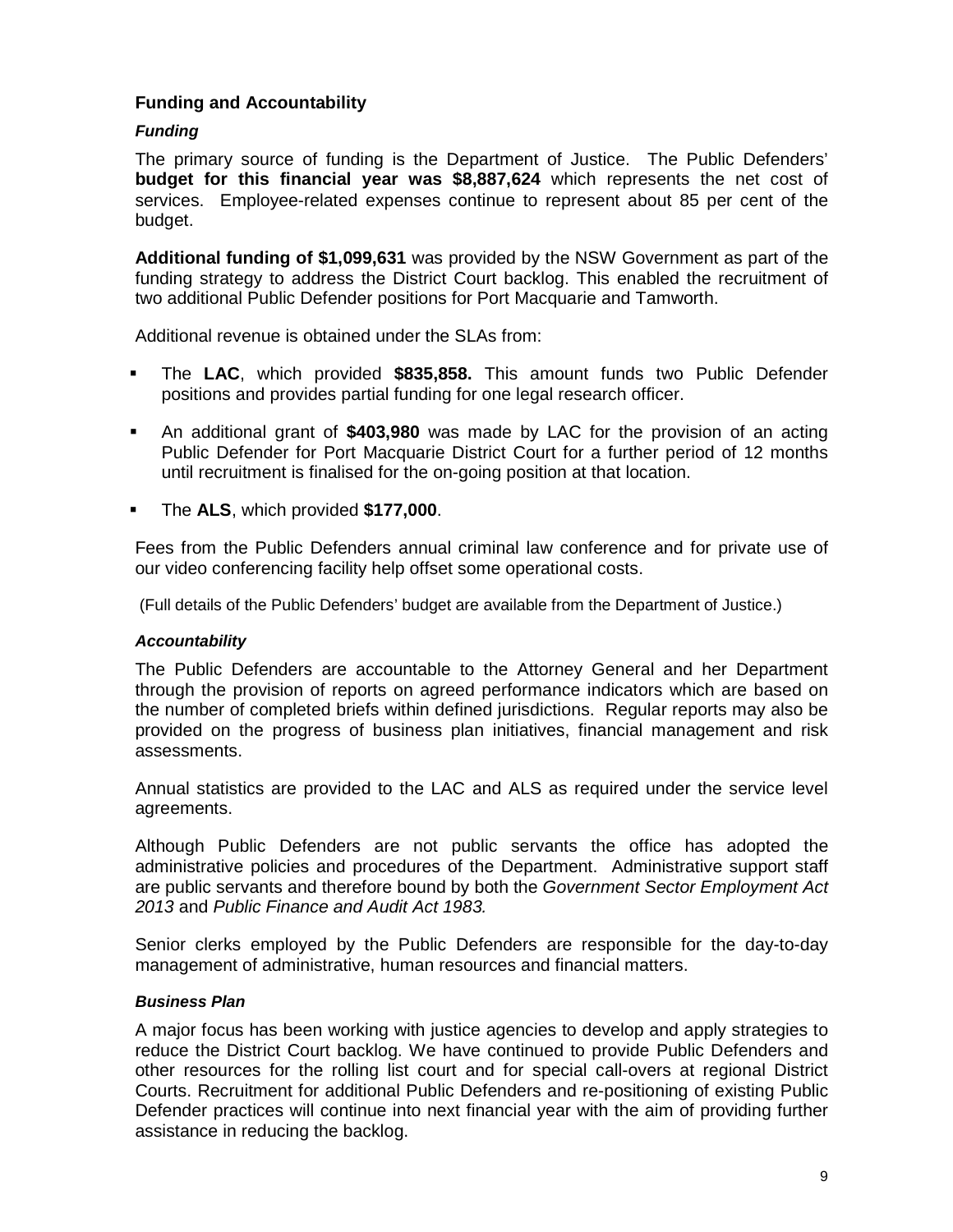The online Request for Public Defender booking form for practitioners will go live early in the next financial year with initial testing completed. Essential and ongoing upgrades to the Department's computer and software systems have resulted in further delays as these have impacted on the functionality of the system. The new request form will reduce duplication of activities and save time for both practitioners and Public Defender staff when processing requests.

#### **Law Reform**

An important function of Public Defenders under the Act is the provision of advice to the Attorney General and others on law reform. Public Defenders are routinely invited to make submissions on criminal law reform at the request of the NSW and Australian Law Reform Commissions, Criminal Law Review, the NSW Sentencing Council and Parliamentary Committees of Inquiry. In addition, a number of Public Defenders participate in law reform committees and advisory groups.

Written submissions made during the year include the following:

- Review of mandatory pre-trial defence disclosure legislation
- Indefinite detention of persons found unfit to be tried
- Review of Terrorism (Police Powers) Act 2002
- Sentencing Council review of alcohol and drug fuelled violence
- Review of offences applying to fatalities on private land

#### **Aboriginal Graduate Lawyers Program**

Since 2001, Public Defenders have provided an Aboriginal Law Graduates Program following approval by the then Attorney General for funding under the Indigenous Justice Strategy. The Department provided funding of \$50,740 this year.

The initial aim of the program was to provide financial and mentoring assistance to Aboriginal law graduates wishing to establish themselves at the NSW Bar. The program was expanded in 2006 to include all Aboriginal law graduates needing assistance to move into a legal career, not just those wishing to go to the Bar. Funding can now be directed to pay for the practical legal training (PLT) component necessary for admission to practise as a solicitor. Under this program, Public Defenders may pay the course fees and salary for successful applicants, usually for a period of up to six months.

This year we provided a placement for one law graduate, Emma Hudson- Buhagiar, who commenced in early February 2016 and has provided invaluable para-legal support to the rolling list court team and to other staff in Chambers. Emma's comments on the program are as follows:

"I commenced the Aboriginal Law Graduates Program at the Public Defenders Chambers in early February 2016 with the aim of completing my PLT studies in October 2016. This program provides financial and mentoring assistance to Aboriginal law graduates under the supervision of highly regarded barristers.

At the Public Defenders Chambers I was given an invaluable insight into the workings of the courtroom, the preparation that goes into each individual case and the importance of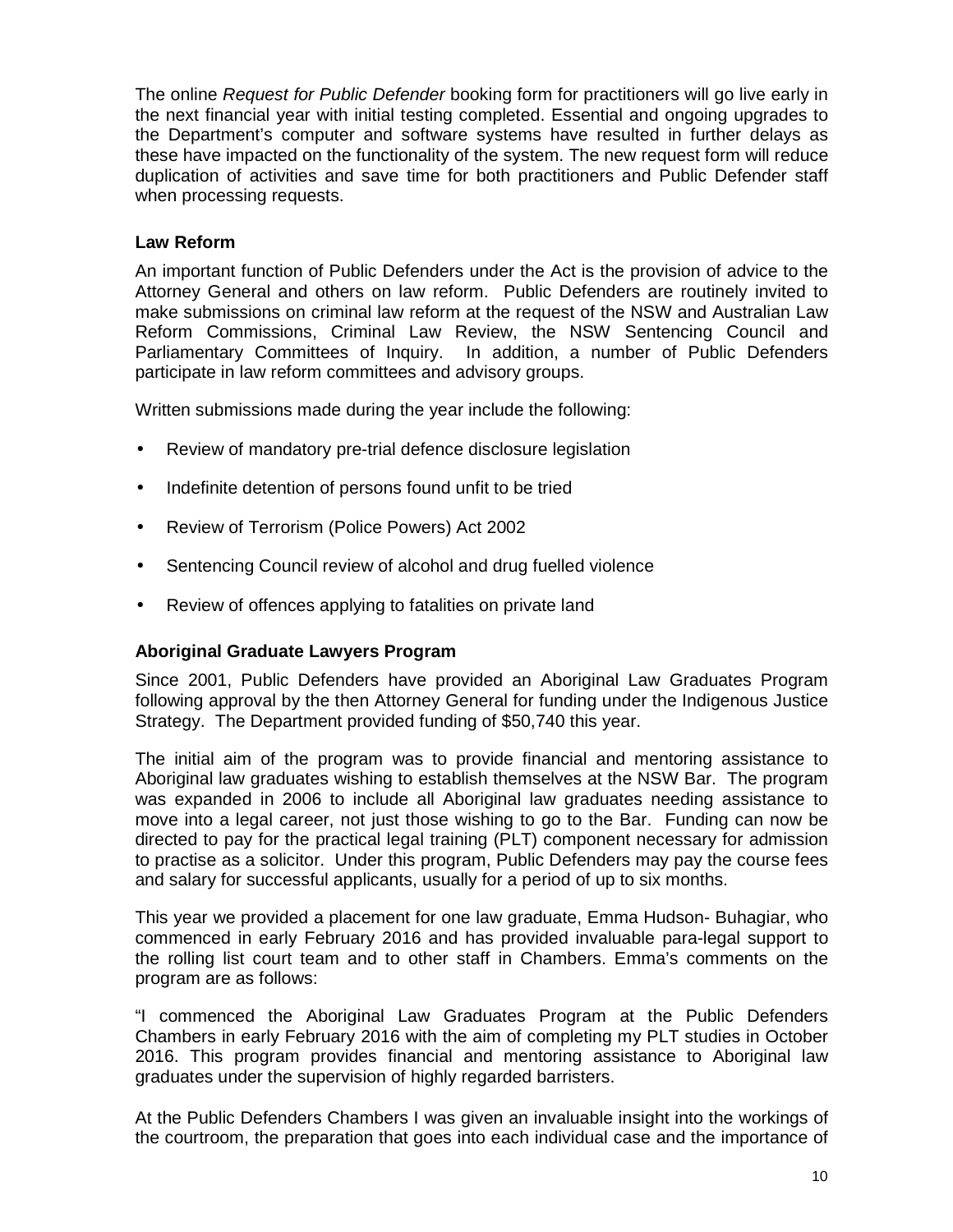advocacy. I have specifically worked with the Rolling List Court team and have also taken on any tasks in addition to these duties.

However, it is not only the legal abilities of each barrister at the Public Defenders that makes this an excellent Chambers. For me, it goes far beyond technical ability and legal frameworks. At the heart of The Public Defenders Chambers is the notion of diversity, human connections and equality. These fundamental values have propelled a culture of openness and authenticity, allowing me to perform at the best of my ability.

Therefore, my role at the Public Defenders Chambers has demanded that I establish my own voice, particularly as an Aboriginal woman and prospective legal practitioner. This has allowed me to project a sense of what is possible not only in the legal world, but also for my peoples, and my Community."

Two further graduates have been approved for placement for next year.

#### **Continuing Professional Education**

#### **Practical Advocacy Course**

A one day practical advocacy seminar was held at Newcastle and was extremely well received by local and other practitioners. The program covered a range of advocacy topics including a presentation by Judge Ellis, the presiding judge at Newcastle District Court on "Advocacy – a perspective from the Bench".

Both Newcastle Public Defenders spoke about cross–examination and judge alone trials with other Public Defenders, including the Senior and Deputy Senior Public Defenders, addressing the audience on cognitive impairment, covert recording of admissions and opening and closing addresses.

Given the success of this event, Public Defenders plan to provide regular continuing development programs at Newcastle and other major regional areas.

#### **Annual Conference**

The annual criminal law conference continues to be very popular with criminal law practitioners and was completely sold out this year, largely due to the high quality of the speakers and topics covered in the two day conference.

The conference was formally opened by the Attorney General, the Honourable Gabrielle Upton MP who spoke on the strategies being undertaken by the NSW government to help address current issues in the administration of justice, including the backlog of cases waiting determination in the District Court.

The key note speaker was Emeritus Professor Gillian Triggs, President of the Human Rights Commission who spoke about counter-terrorism laws and administrative detention. Robert Bromwich SC, Commonwealth Director of Public Prosecutions gave a presentation on "Discounts for Guilty Pleas" and Arthur Moses SC, Senior Vice-President of the Bar Council spoke about the importance of managing practitioners with mental health and related issues. A full copy of the program and conference papers can be located at our website www.publicdefenders@nsw.gov.au.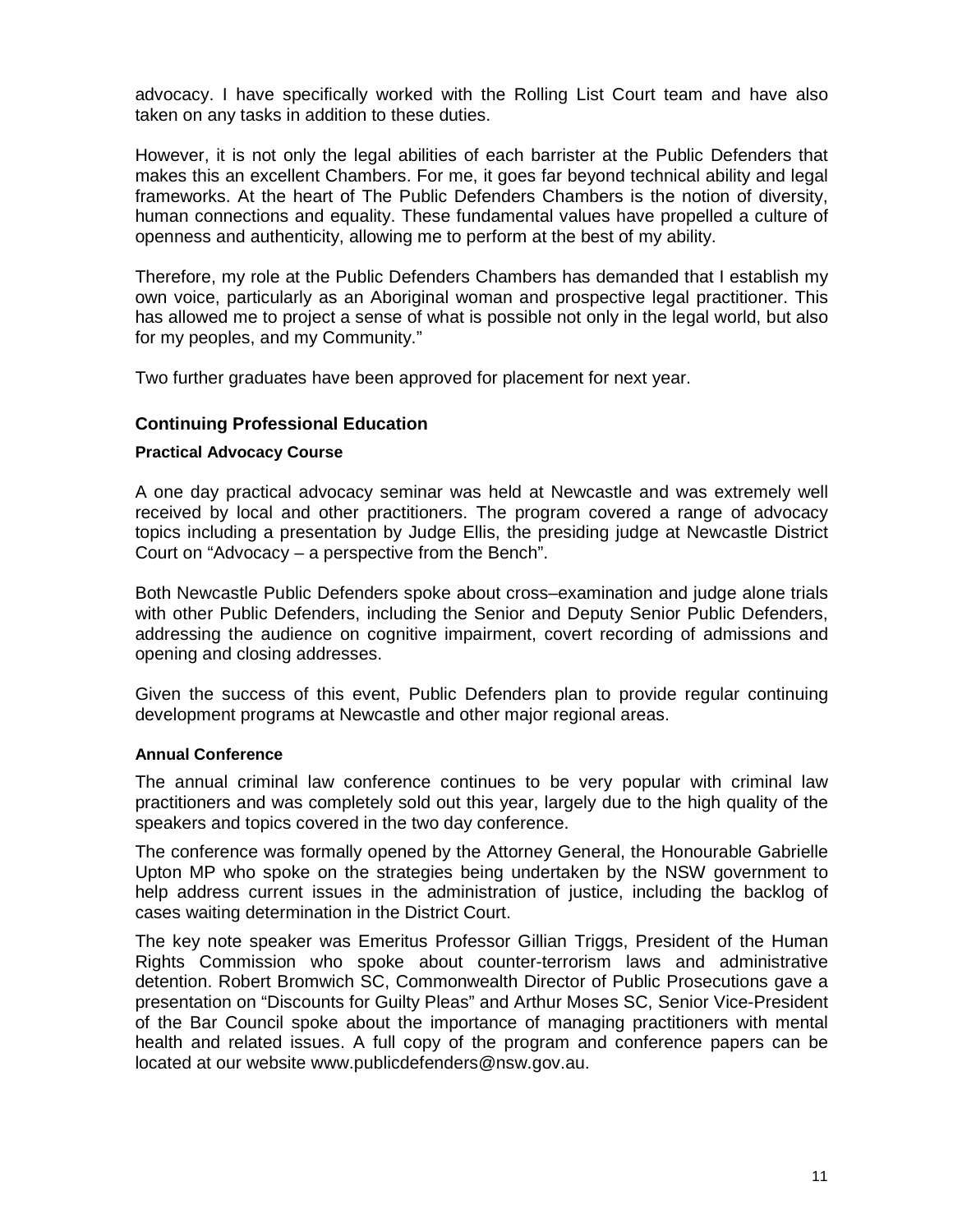#### **Our Contribution to Training**

Public Defenders are invited to speak at seminars and conferences conducted by Legal Aid NSW, the Aboriginal Legal Service, Young Lawyers, the NSW Bar Association, the College of Law and other tertiary institutions.

Craig Smith SC, Deputy Senior Public Defender, provides advocacy training for the Australian Advocacy Institute to Australian and international lawyers. He initiated the "Under 5s Practical Advocacy Course" run by this office.

We also provide tutors for readers at the Bar, internships for law students undertaking external placement programs and practical legal training as well as year 10 work experience opportunities. These placements are highly prized and we receive many applications from law students wishing to work with Public Defenders. At the same time, Public Defenders and staff benefit from the interaction and work of dedicated, intelligent and passionate students who demonstrate their commitment to social justice and the practice of criminal law by choosing a placement with us.

Public Defenders provide mentoring under various programs including the Lucy Mentoring program and the NSW Bar Association's Aboriginal mentoring program.

#### **Government Information (Public Access) Act 2009 (GIPAA)**

Public Defenders meet the requirements of the GIPA Act to provide open access to information for the public where possible and without charge. Our website provides access to the following documents:

- **Annual reports.**
- **Service Level Agreements.**
- **Relevant legislation.**
- Guidelines for Appointment of Public Defenders.
- Legal research materials.
- **Information on internships.**
- **Papers prepared by Public Defenders.**
- Conference papers.

Legal professional privilege precludes access to clients' information.

We have had no requests made under GIPAA this year.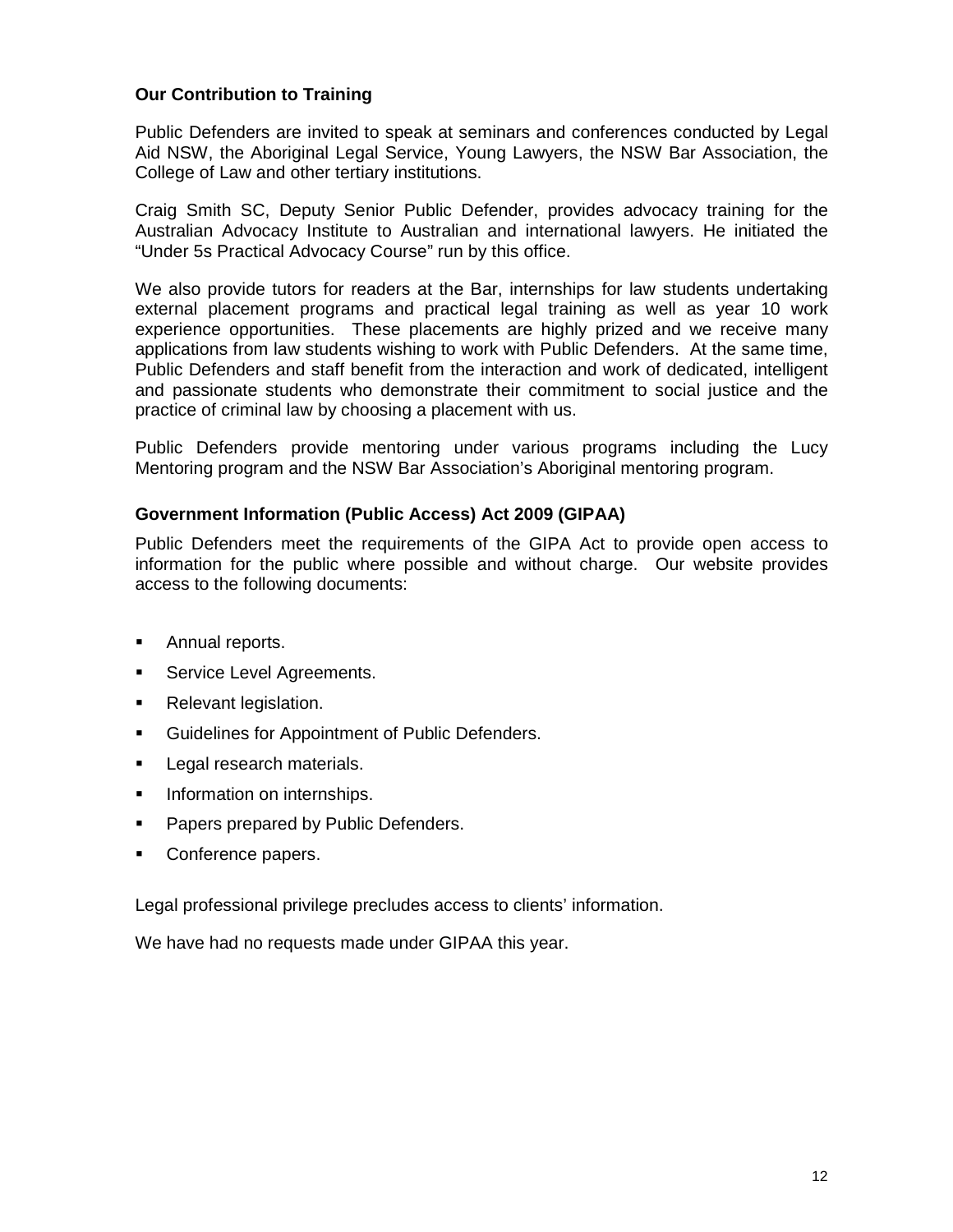#### **Public Defenders 2015-2016**

| <b>Senior Public Defender (SPD)</b>          |                                   |               |  |  |
|----------------------------------------------|-----------------------------------|---------------|--|--|
| Mark lerace SC                               | appointed 7 year term             | 16.07.2007    |  |  |
|                                              | re-appointed 7 year term          | 14.07.2014    |  |  |
| <b>Deputy Senior Public Defenders (DSPD)</b> |                                   |               |  |  |
| Craig Smith SC                               | acting                            | 13.06.2006    |  |  |
|                                              | fixed term appointment*           | 13.06.2008    |  |  |
|                                              | appointed DSPD 7 year term        | 18.09.2014    |  |  |
| Kara Shead                                   | appointed DSPD 7 year term        | 09.02.2015    |  |  |
|                                              | resigned                          | 30.05.2016    |  |  |
| <b>Public Defenders</b>                      |                                   |               |  |  |
| Mark Austin                                  | permanently appointed             | 05.06.1995    |  |  |
| Sophia Beckett                               | acting                            | 20.03.2016    |  |  |
|                                              | short term                        | $30.05.201 -$ |  |  |
|                                              | secondment as Crown Prosecutors   | 01.07.2016    |  |  |
| Chris Bruce SC                               | permanently appointed             | 26.04.1988    |  |  |
| Robyn Burgess                                | acting (part-time)                | 13.12.2000    |  |  |
|                                              | permanently appointed (part-time) | 10.11.2005    |  |  |
| Helen Cox                                    | permanently appointed             | 17.07.1995    |  |  |
|                                              | (currently part-time)             |               |  |  |
| <b>Antony Evers</b>                          | acting                            | 14.07.2014    |  |  |
| John Fitzgerald                              | acting                            | 25.01.2010    |  |  |
|                                              | fixed term appointment*           | 25.01.2011    |  |  |
| <b>Brian Hancock</b>                         | acting                            | 29.08.2005    |  |  |
|                                              | fixed term appointment*           | 29.10.2009    |  |  |
|                                              | re-appointed 7 year term          | 29.10.2016    |  |  |
| Michael King                                 | acting                            | 30.08.2010    |  |  |
|                                              | fixed term appointment*           | 30.08.2011    |  |  |
| Peter Krisenthal                             | acting                            | 14.07.2014    |  |  |
|                                              | fixed term appointment*           | 09.09.2015    |  |  |
| Chrissa Loukas SC                            | permanently appointed             | 17.07.1995    |  |  |
| Janet Manuell SC                             | acting                            | 06.02.2007    |  |  |
|                                              | fixed term appointment*           | 13.06.2008    |  |  |
|                                              | re-appointed 7 year term          | 24.06.2015    |  |  |
| Nancy Mikhaiel                               | acting                            | 12.05.2008    |  |  |
|                                              | fixed term appointment*           | 12.05.2009    |  |  |
|                                              | resigned                          | 31.05.2016    |  |  |
| lan Nash                                     | acting                            | 23.01.2012    |  |  |
|                                              | fixed term appointment*           | 23.01.2013    |  |  |
| Ertunc Ozen                                  | acting                            | 27.05.2013    |  |  |
|                                              | fixed term appointment*           | 03.06.2014    |  |  |
| Peter Pearsall                               | permanently appointed             | 06.12.2001    |  |  |
| Belinda Rigg SC                              | acting                            | 27.01.2004    |  |  |
|                                              | permanently appointed             | 13.07.2006    |  |  |
|                                              | (currently part -time)            |               |  |  |
| <b>Jason Watts</b>                           | acting                            | 03.06.2013    |  |  |
|                                              | fixed term appointment*           | 27.05.2014    |  |  |
| Angus Webb                                   | permanently appointed             | 15.07.1996    |  |  |
| Eric Wilson SC                               | acting                            | 27.01.1998    |  |  |
|                                              | permanently appointed             | 09.08.2001    |  |  |
| <b>Richard Wilson</b>                        | acting                            | 23.01.2012    |  |  |
|                                              | fixed term appointment*           | 23.01.2013    |  |  |
| Paul Winch                                   | permanently appointed             | 21.10.1999    |  |  |
|                                              | resigned                          | 02.10.2015    |  |  |
| Philip Young SC                              | permanently appointed             | 24.07.2002    |  |  |

\* Appointment for fixed term of 7 years renewable under 2007 amendments to the Act.